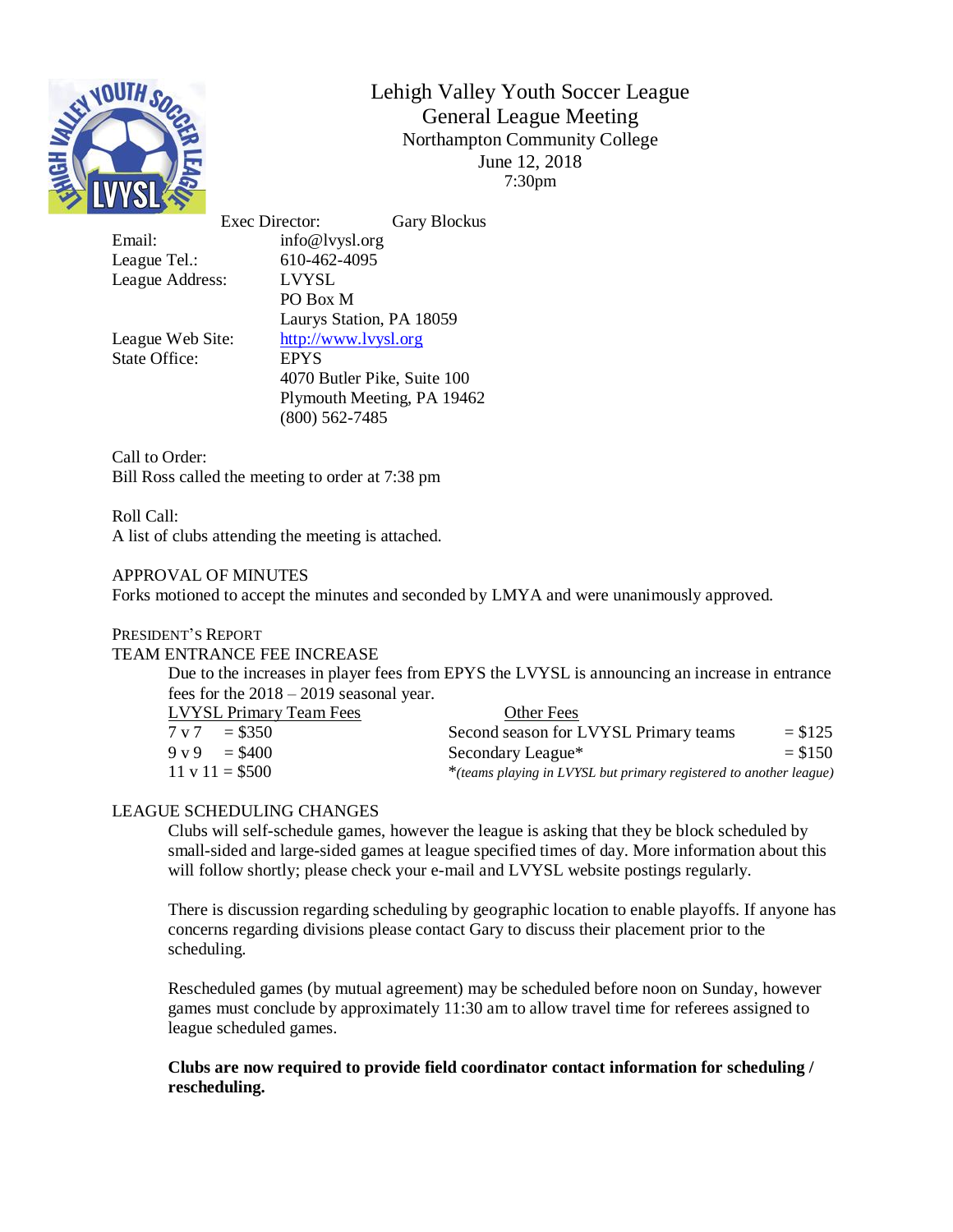Teams **must** begin to arrange a new date, time and location for a rescheduled games within 24 hours of the original game.

Teams should then send an e-mail to the games commissioner for approval. If within 72 hours there is no mutual agreement on the new date, time or location, contact the executive director.

# EXECUTIVE DIRECTOR'S REPORT

### Gary Blockus

39th Annual Lehigh Valley Youth Soccer tournament was held this weekend at the Lehigh County Sports Field complex. Weather was perfect on Saturday and rained on Sunday however all games were played. The fields were separated and made for poor vendor sales.

## League Fall entrance dates and deadlines are:

June  $15<sup>th</sup>$  – Season Opens July  $18<sup>th</sup>$  – Season Closes July  $21^{st}$  – July  $25^{th}$  Divisions released for review July  $26<sup>th</sup> - July 30<sup>th</sup> Self-Scheduling Period$ July  $31<sup>st</sup>$  – August 13 – Schedule released for review August  $17<sup>th</sup>$  – Scheduled Posted Sept  $9<sup>th</sup>$  – Season Opens Nov  $18<sup>th</sup>$  – Season Ends (all games concluded)

August 18th there will be a Coaching seminar free of charge for all LVYSL coaches. Topics will include sideline behavior; head injuries; field condition; environmental issues; health / nutrition for players; and emergency action plans. St. Luke's will be represented to train coaches and answer questions. Please contact Gary Blockus to sign up and for more details.

Gary is also looking into offering CPR / AED training for interested clubs / coaches.

#### VP OF OPERATIONS

Shayne Stone reported that his term has ended and he will not be seeking re-election. The Spring 8U Play Day had twenty teams participate and everyone had a fun day of soocer. The next 8U Play Day will be held in the Fall.

## TREASURER'S REPORT

Rich Mitsifer reporting.

Combined balance of checking and saving as of May 31, 2017 was \$112,689 vs May 31, 2018 of \$90,459. Rich explained the process for determining the new fees for 2018-19.

### REGISTRAR REPORT

Kathy Garcia reported that Wednesday evening June 13<sup>th</sup> EPYS was holding a league registrar meeting to discuss the coming changes mandated by the new National Database. More info will follow as it becomes available.

EPYSA REPRESENTATIVE NO Report

#### REFEREE ASSIGNORS REPORT

Hal Grahn thanked everyone for their cooperation during the season. Reminded everyone of sideline behavior to youth officials. And stressed the importance of reschedules requests being completed within the 72 hour maximum period to agree on a new date, time and location.